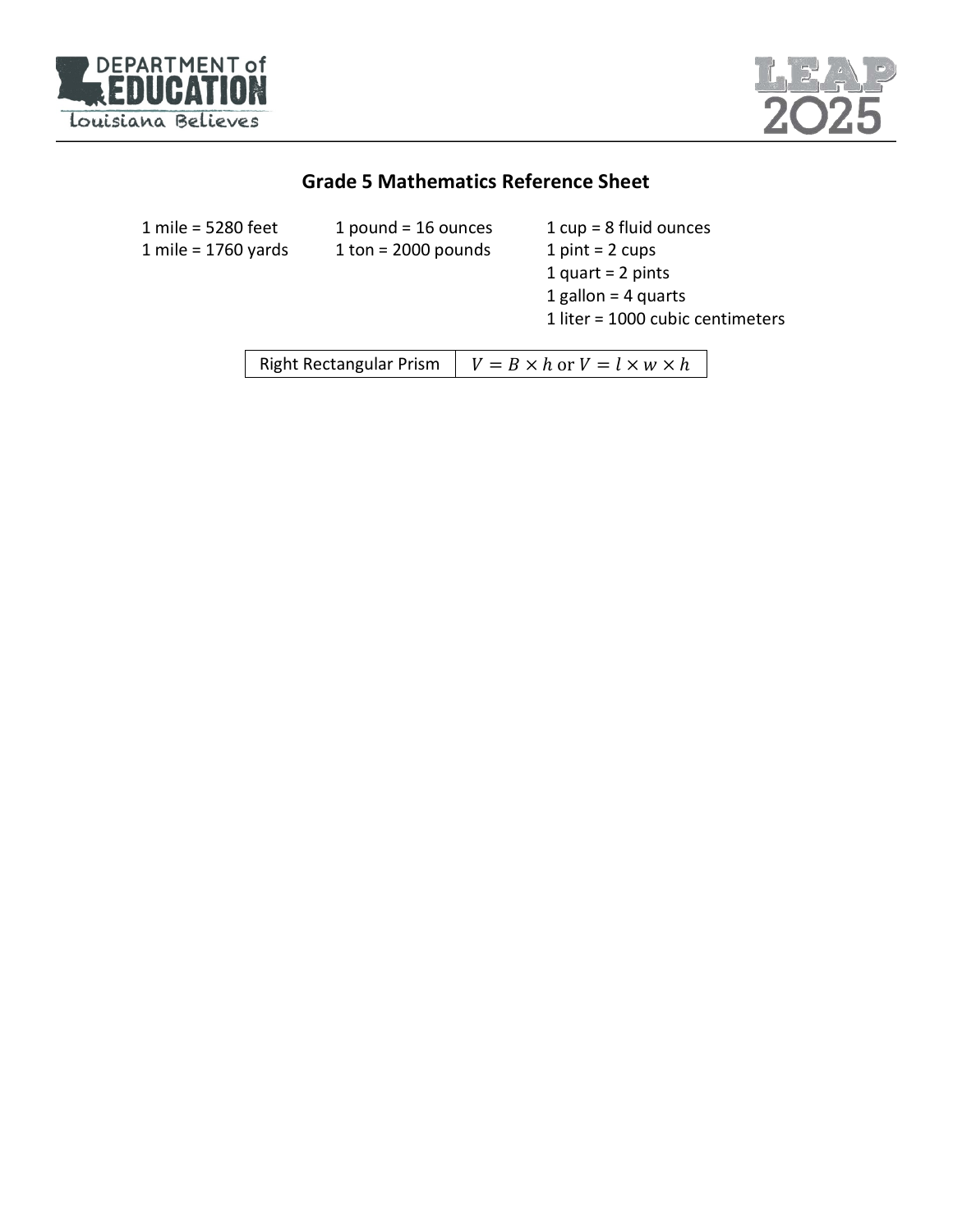



## **Grade 6 Mathematics Reference Sheet**

| $1$ inch = 2.54 centimeters |  |  |  |
|-----------------------------|--|--|--|
| 1 meter = $39.37$ inches    |  |  |  |
| 1 mile = 5280 feet          |  |  |  |
| 1 mile = $1760$ yards       |  |  |  |
| $1$ mile = 1.609 kilometers |  |  |  |

| 1 kilometer = $0.62$ mile  |
|----------------------------|
| 1 pound = $16$ ounces      |
| 1 pound = $0.454$ kilogram |
| 1 kilogram = $2.2$ pounds  |
| $1$ ton = 2000 pounds      |
|                            |

1 cup = 8 fluid ounces  $1$  pint =  $2$  cups 1 quart =  $2$  pints 1 gallon = 4 quarts 1 gallon = 3.785 liters 1 liter =  $0.264$  gallon 1 liter = 1000 cubic centimeters

| Triangle                       | $A=\frac{1}{2}bh$     |
|--------------------------------|-----------------------|
| <b>Right Rectangular Prism</b> | $V = Bh$ or $V = lwh$ |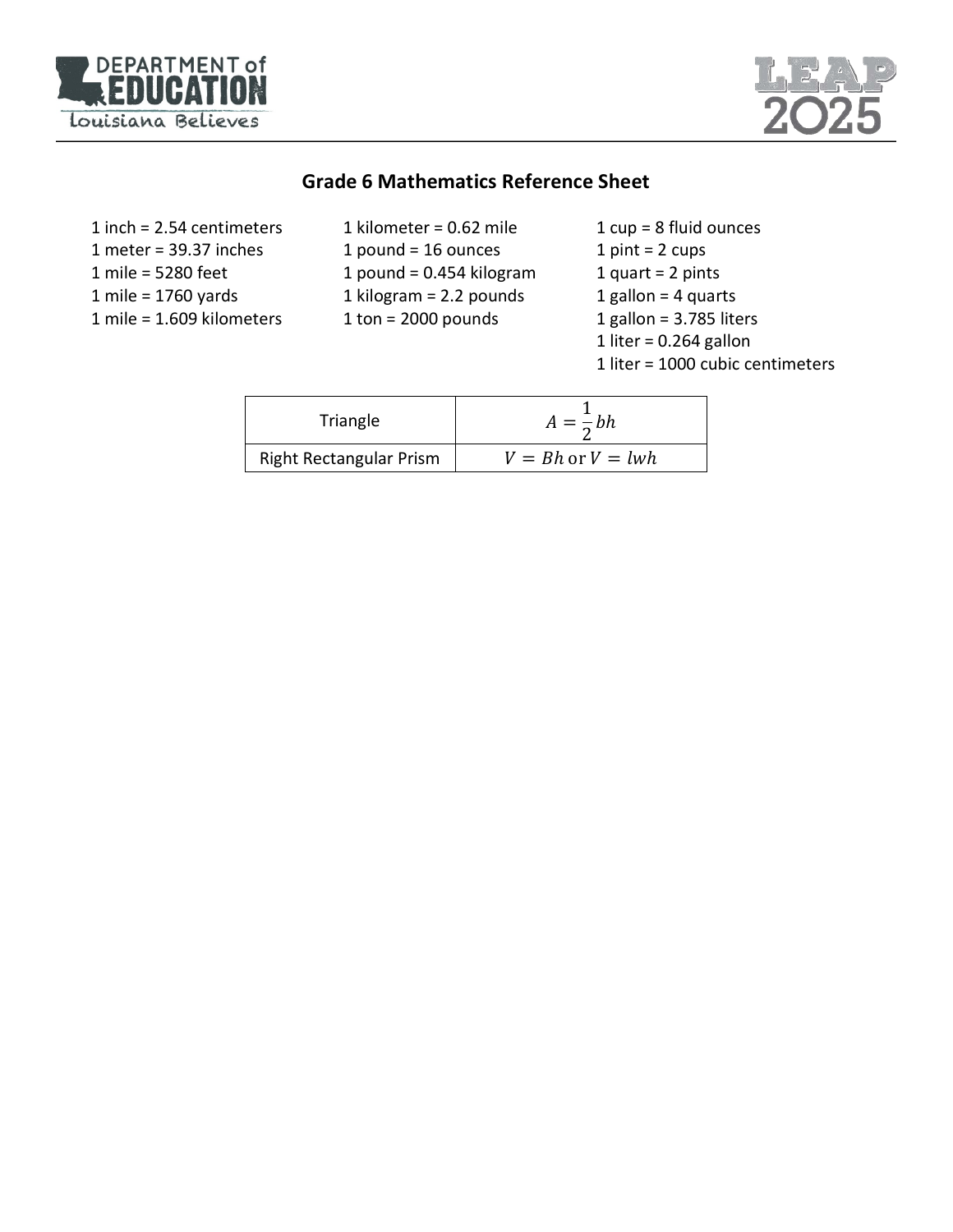



#### **Grade 7 Mathematics Reference Sheet**

- 1 inch = 2.54 centimeters 1 meter = 39.37 inches 1 mile = 5280 feet 1 mile = 1760 yards 1 mile = 1.609 kilometers
- 1 kilometer = 0.62 mile 1 pound = 16 ounces 1 pound = 0.454 kilogram 1 kilogram = 2.2 pounds 1 ton = 2000 pounds
- 1 cup = 8 fluid ounces
- 1 pint =  $2 \text{ cups}$
- 1 quart =  $2$  pints
- 1 gallon = 4 quarts
- 1 gallon = 3.785 liters
- 1 liter =  $0.264$  gallon
- 1 liter = 1000 cubic centimeters

| Triangle          | $A=\frac{1}{2}bh$           |
|-------------------|-----------------------------|
| Parallelogram     | $A = bh$                    |
| Circle            | $A = \pi r^2$               |
| Circle            | $C = \pi d$ or $C = 2\pi r$ |
| General<br>Prisms | $V = Bh$                    |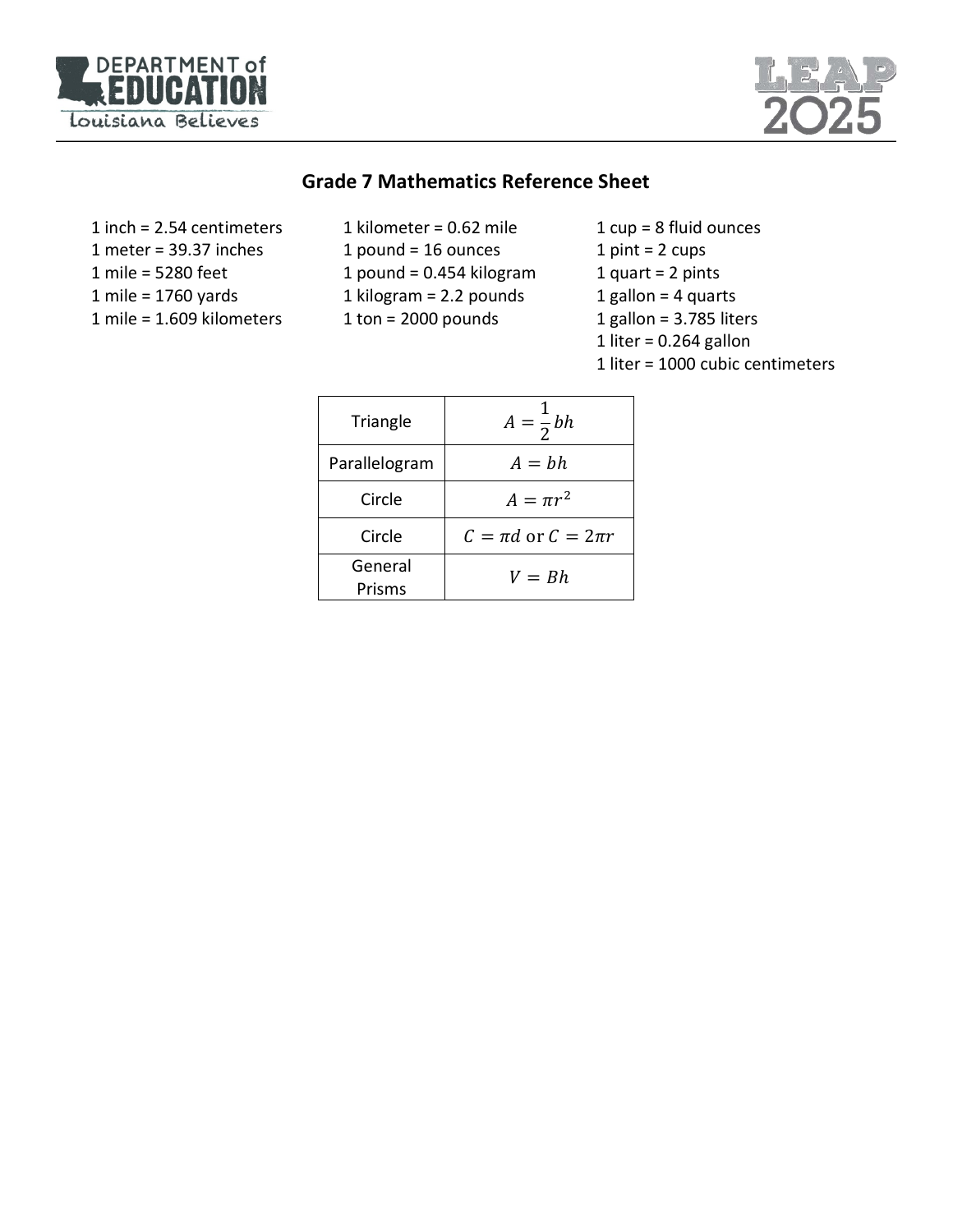



## **Grade 8 Mathematics Reference Sheet**

| $1$ inch = 2.54 centimeters   |
|-------------------------------|
| 1 meter = $39.37$ inches      |
| 1 mile = 5280 feet            |
| 1 mile = $1760$ yards         |
| $1$ mile = $1.609$ kilometers |

- 1 kilometer = 0.62 mile 1 pound = 16 ounces 1 pound = 0.454 kilogram 1 kilogram = 2.2 pounds 1 ton = 2000 pounds
- 1 cup = 8 fluid ounces  $1$  pint =  $2$  cups 1 quart =  $2$  pints 1 gallon = 4 quarts 1 gallon = 3.785 liters 1 liter =  $0.264$  gallon
- 1 liter = 1000 cubic centimeters

| Triangle              | $A=\frac{1}{2}bh$           | Cylinder    | $V = \pi$               |
|-----------------------|-----------------------------|-------------|-------------------------|
| Parallelogram         | $A = bh$                    | Sphere      | $\overline{4}$          |
| Circle                | $A = \pi r^2$               | Cone        |                         |
| Circle                | $C = \pi d$ or $C = 2\pi r$ | Pythagorean | a                       |
| <b>General Prisms</b> | $V = Bh$                    | Theorem     | $\bm{b}$<br>$a^2 + b^2$ |

| $\frac{1}{2}bh$ | Cylinder    | $V = \pi r^2 h$          |
|-----------------|-------------|--------------------------|
| bh              | Sphere      | $V = \frac{4}{3}\pi r^3$ |
| $\pi r^2$       | Cone        | $V=\frac{1}{3}\pi r^2h$  |
| $c = 2\pi r$    | Pythagorean | a                        |
| Bh              | Theorem     | b<br>$a^2 + b^2 = c^2$   |